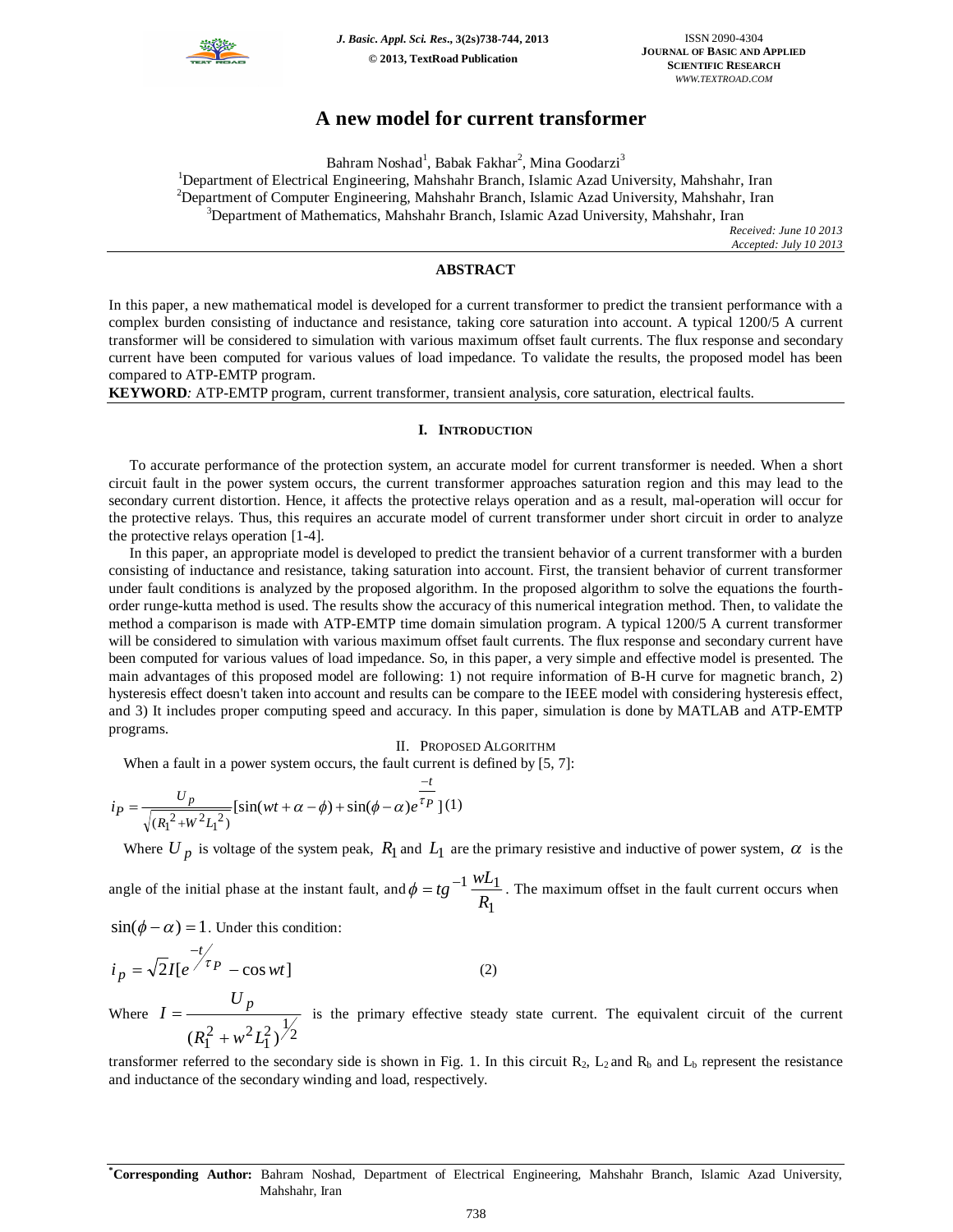



Fig. 1: current transformer model referred to secondary side

The magnetization characteristic of the current transformer can be considered as a single-valued since the hysteresis characteristic does not considerably affect the current transformer transient behavior [8]. To present a new model which coincides to real situation, single-valued curve can be changed to magnetization curve shown in Fig. 2 and by using the Curve Fitting Toolbox,  $i_{\mu}$  is defined as following:

$$
i_{\mu} = 0.2(\psi_{\mu} + 0.8\psi_{\mu}^{7})
$$
 (3)

Where  $\psi_{\mu}$  and  $i_{\mu}$  are the flux linkage and the magnetizing current.



Fig. 2: Magnetization characteristic of current transformer

To present a new model, the current transformer model shown in Fig. 1 is taken into account. First, we defined:  $R = R_2 + R_b, \quad L = L_2 + L_b$ (4)

According to Fig. 1: 
$$
\overline{a}
$$

$$
i_{ps} = i_{\mu} + i_{s}
$$
  
\n
$$
e_{s} = Ri_{s} + L \frac{di_{s}}{dt}
$$
\n(5)

$$
i_{ps} = \frac{N_p}{N_s} i_p \tag{7}
$$

Where  $i_{ps}$  represents the primary current referred to secondary side,  $i_s$  represents the secondary current,  $N_p$  and  $N_s$  represent the number of primary and secondary turns and  $e_s$  represents the induced voltage in the secondary winding. From (2), (5) and (7):

$$
i_{s} = \frac{N_{p}}{N_{s}} \sqrt{2} I (e^{\frac{-t}{\tau_{p}}} - \cos wt) - i_{\mu}
$$
 (8)

According to (3) and (8):

$$
i_s = p(e^{-\frac{t}{\mathcal{J}_p}} - \cos \omega t) - 0.2(\psi_\mu + 0.8\psi_\mu^7)
$$
(9)

Where 
$$
p = \frac{N_p}{N_s} \sqrt{2}I
$$
. Differentiating of (9):  
\n
$$
\frac{di_s}{dt} = \frac{-p}{\tau_p} e^{-\frac{t'}{\tau_p}} + p_1 \omega \sin \omega t - 0.2 \frac{d\psi_\mu}{dt} - 0.16(\frac{d\psi_\mu^7}{dt})
$$
(10)

Since 
$$
\frac{d\psi_{\mu}}{dt} = e_s
$$
 and according to (6), (9) and (10):

$$
\frac{d\psi_{\mu}}{dt} = \frac{Rp}{1+0.2L} (e^{-\frac{t}{\gamma_{\tau}}} - \cos \omega t) - \frac{0.2R}{1+0.2L} (\psi_{\mu} + 0.8\psi_{\mu}^{7})
$$
(11)  

$$
-\frac{Lp}{\tau_{p}(1+0.2L)} e^{-\frac{t}{\gamma_{\tau}}} + \left(\frac{Lp\omega}{(1+0.2L)}\right) \sin \omega t - \frac{0.16L}{(1+0.2L)} \frac{d(\psi_{\mu}^{7})}{dt}
$$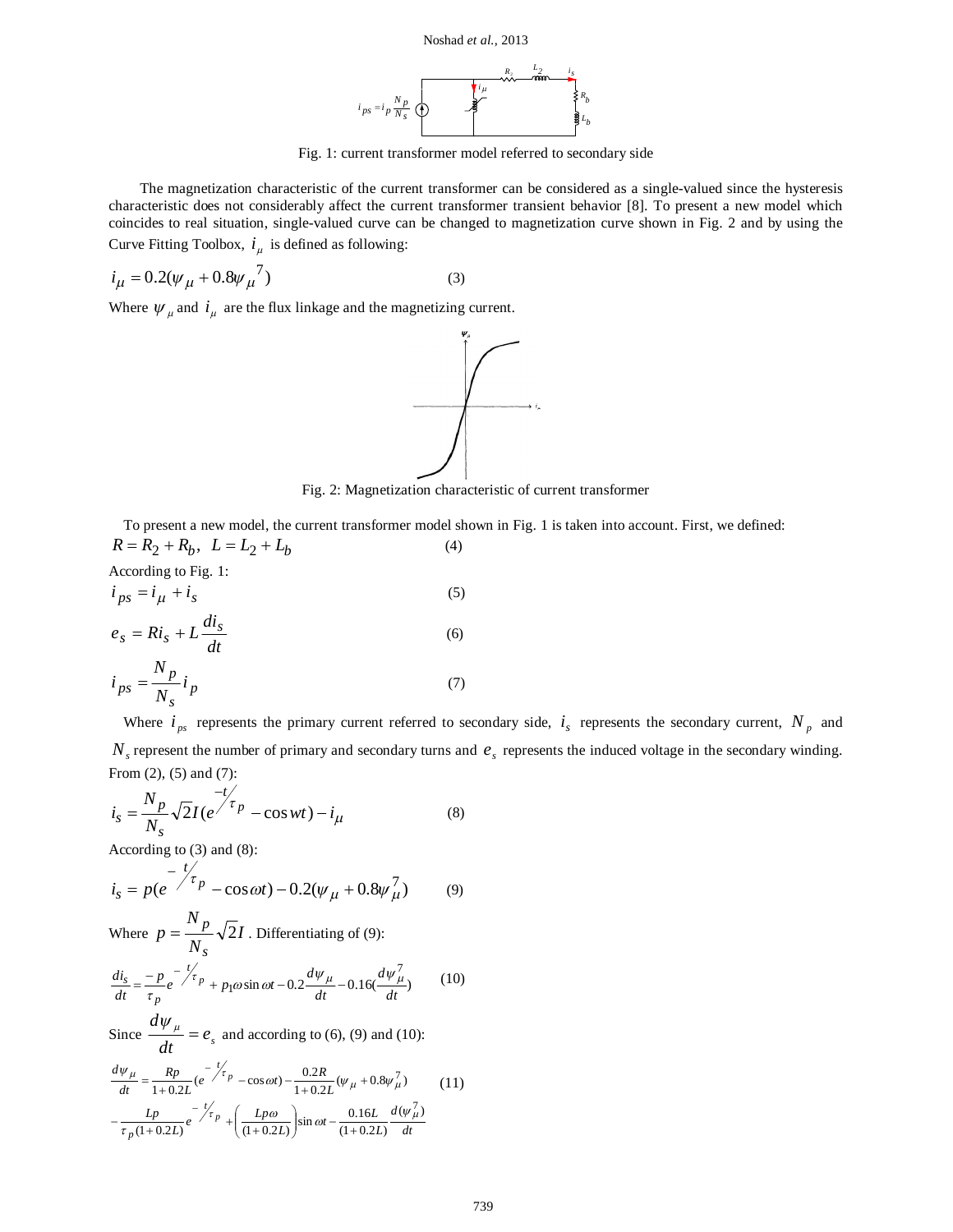Where  $\tau_p$  represents the time constant of the power system.  $\psi_\mu$  can be calculated from (11) by using the forth-order Runge-Kutta method with a 10 µs time step. The secondary current has been calculated from (9) using the computed  $\psi_{\mu}$ . The flowchart of the program is shown in Fig. 3.



Fig. 3: Flowchart of the proposed algorithm

## **III. ANALYSIS BY USING ATP-EMTP PROGRAM**

In this paper, to validity of the proposed algorithm, results will be compared to ATP-EMTP program (Fig. 4). If the switch in Fig. 4 is changed fault happens and transient behavior of CT has been studied.



Fig. 4: Simulation of the current transformer model in ATP-EMTP program

## **IV. SIMULATION RESULTS**

In this paper, a typical 1200/5A current transformer with the parameter given in table 1 has been used. The characteristic of power system in the simulation is also given in table 1.

| <b>Ratio of CT</b>             | 1200/5   |
|--------------------------------|----------|
| $N_{P}$                        |          |
| $N_{S}$                        | 240      |
| $B_s$ (Tesla)                  | 1.8      |
| Number of core turns           | 240      |
| $L_s(mH)$                      | 0.7      |
| $A(m^2)$                       | 3.472e-3 |
| Time constant (s)              | 0.027    |
| Frequency (Hz)                 | 50       |
| <b>Fault current amplitude</b> | 12       |
| KA)                            |          |

Table 1: Characteristics of the current transformer and power system

To analysis of the flux, the value of the initial flux is taken into account as 20% of the flux at the knee point of the magnetization curve. In current transformer against the power transformer, if the flux is farther than the knee point, it

**V. ANALYSIS OF THE FLUX**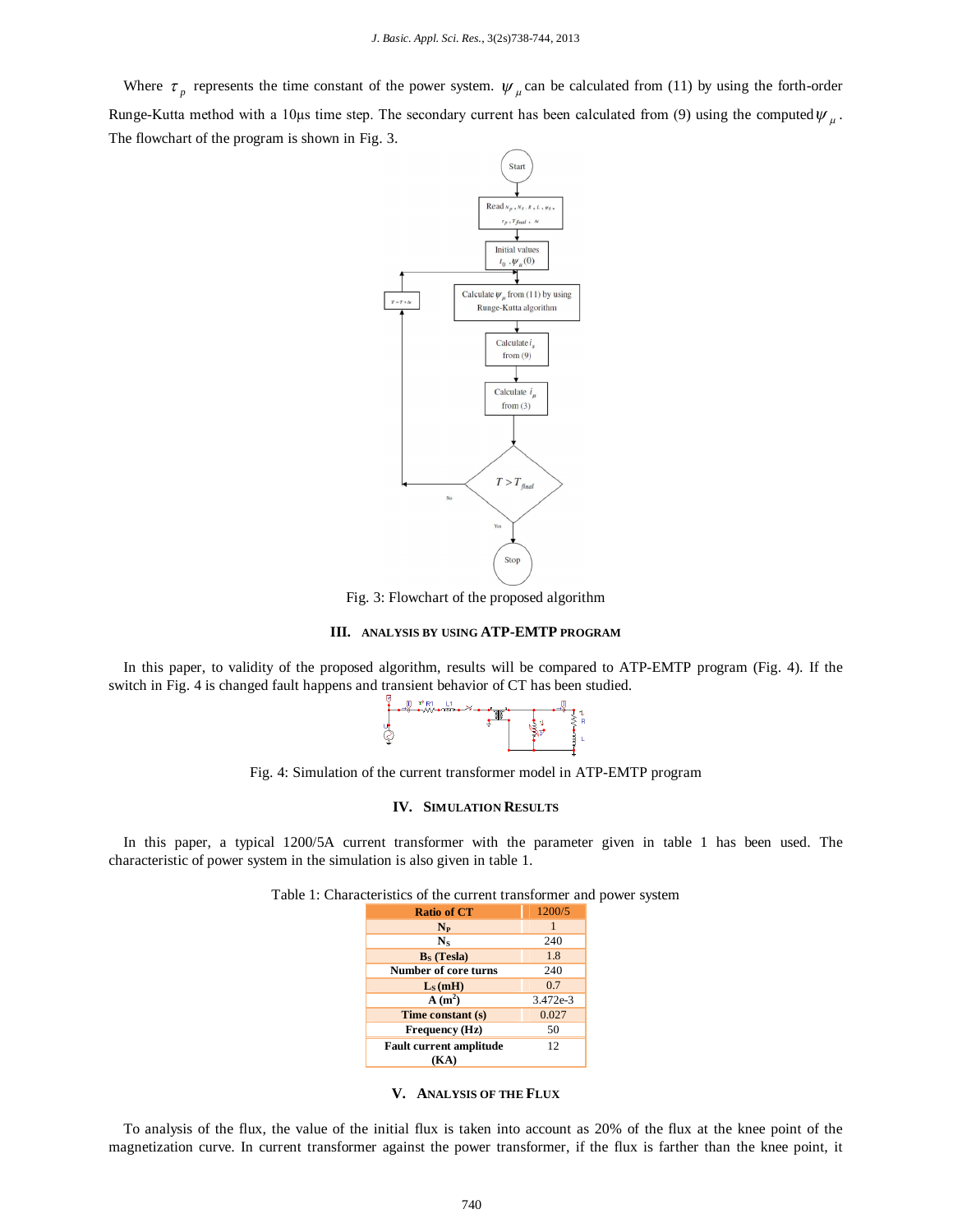#### Noshad *et al.,* 2013

takes more time to reach saturated region when a fault happens and hence the core saturation of the current transformer causes the distortion of the secondary current. Three cases are considered for simulation according to standard values for inductance and resistance [5]. By using the proposed algorithm and ATP-EMTP programs, the waveforms of the flux in transient cases for various values of load impedance are shown in Fig. 5.



Fig. 5: The waveforms of the flux with load impedance a)  $2 + j 0.0092 \Omega$ , b)  $2 + j 0 \Omega$ , c)  $0 + j 0.0092 \Omega$ 

According to these Figs, if the resistance component dominates the impedance, the distortion increases in the flux and hence the current transformer is approached to a high saturation.

## **VI. ANALYSIS OF THE SECONDARY CURRENT**

In this paper, to study the secondary current, three cases are taken into account. Three cases are the magnitude of the remnant flux 0%, +80% and -80% of the saturation point flux. When the current transformer is subjected to a short circuit fault with the AC component amplitude of 12KA, DC offset of 100% at remnant flux magnitudes of 0%, +80% and -80%. By using the proposed algorithm and ATP-EMTP program, the waveforms of the primary and secondary currents for various values of load impedance are shown in Fig. 6.

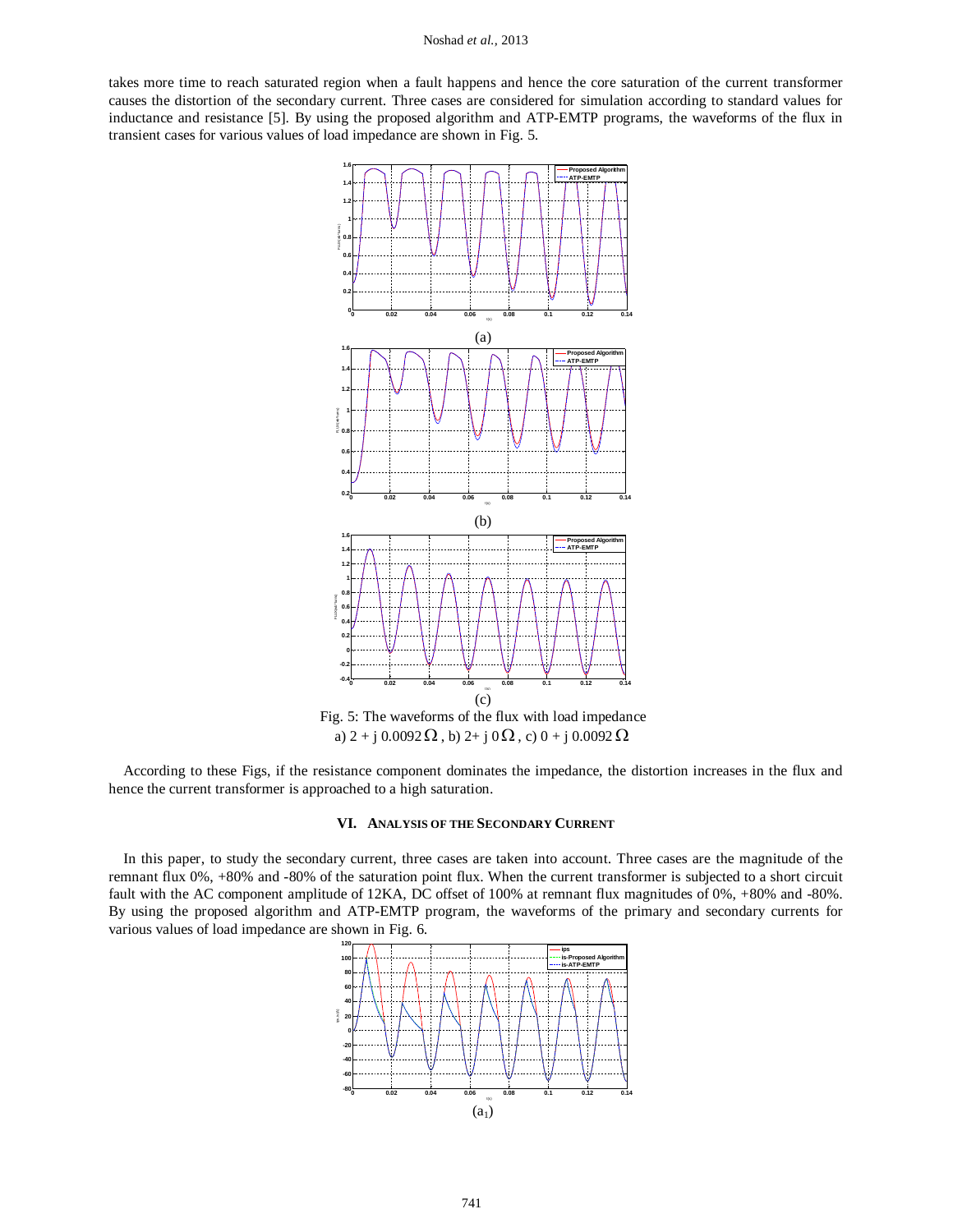

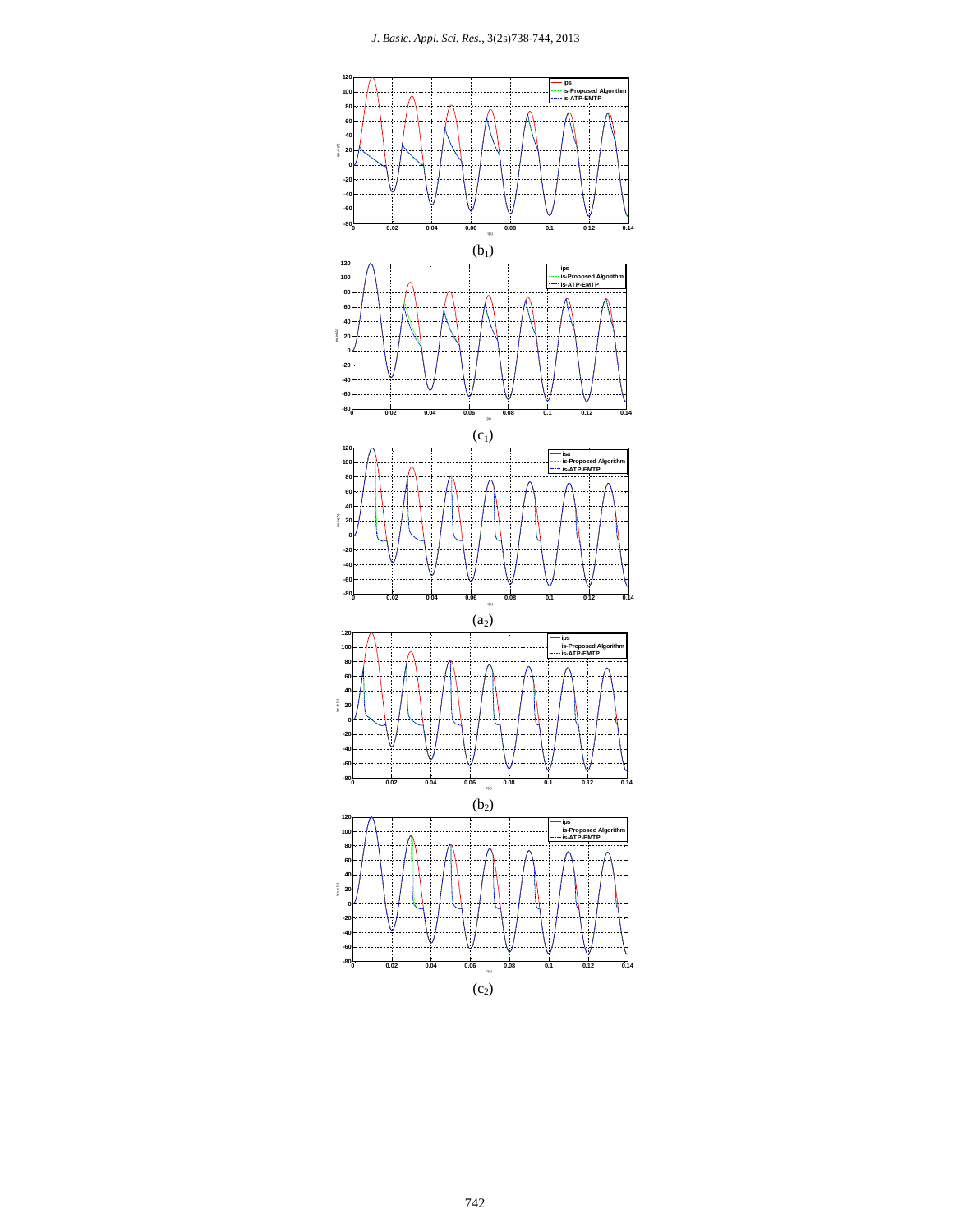Noshad *et al.,* 2013



Fig. 6: The primary and secondary currents from different cases at remnant flux magnitude of  $(a_1)$  0%,  $(b_1)$  +80%,  $(c_1)$  -80% with load impedance  $2 + j0.0092 \Omega$ , (a<sub>2</sub>) 0%, (b<sub>2</sub>) +80%, (c<sub>2</sub>) -80% with load impedance  $2 + j0 \Omega$ , (a<sub>3</sub>) 0%, (b<sub>3</sub>) +80%, (c<sub>3</sub>) -80% with load impedance  $0 + j0.0092 \Omega$ 

According to these Figs, the results of the proposed algorithm are compatible to ATP-EMTP program. In this paper, the results of the proposed algorithm and ATP-EMTP program can be compared to IPSR model [5-8], considering the effect of hysteresis that show the accuracy of the proposed model. So, the hysteresis characteristic does not significantly affect the behavior of the current transformer and can be ignored [8]. The waveforms of the secondary current for various values of load impedance at various cases are shown in Fig. 6 and the results can be compared to [8] which in [8] results have been compared to IPSR model. Results show if the resistance component dominates in the impedance, the distortion of the secondary current of current transformer increases.

## **VII. CONCLUSIONS**

In this paper, a new mathematical model was developed for a current transformer to predict the transient performance with a complex burden consisting of inductance and resistance, taking core saturation into account. A typical 1200/5 A current transformer was considered to simulation with various maximum offset fault currents. The flux response and secondary current have been computed for various values of load impedance. To validate the results, the proposed model has been compared to ATP-EMTP program. In the proposed algorithm to solve the equations the fourth-order Runge-kutta method was used. The results also showed the accuracy of this numerical integration method.

## **ACKNOWLEDGMENT**

This work was extracted from research entitled by "Dynamic analysis of a current transformer during electrical faults" which is granted and supported by the Mahshahr Branch, Islamic Azad University, Mahshahr, Iran.

## **REFERENCES**

[1] U. D. Annakkage, P. G. McLaren, E. Dirks, R. P. Jayasinghe, and A.D. Parker, *A current transformer model based on the Jiles-Atherton theory of ferromagnetic hysteresis*, IEEE Trans. Power Del., vol. 15, no. 1, Jan. 2000, pp. 57–61.